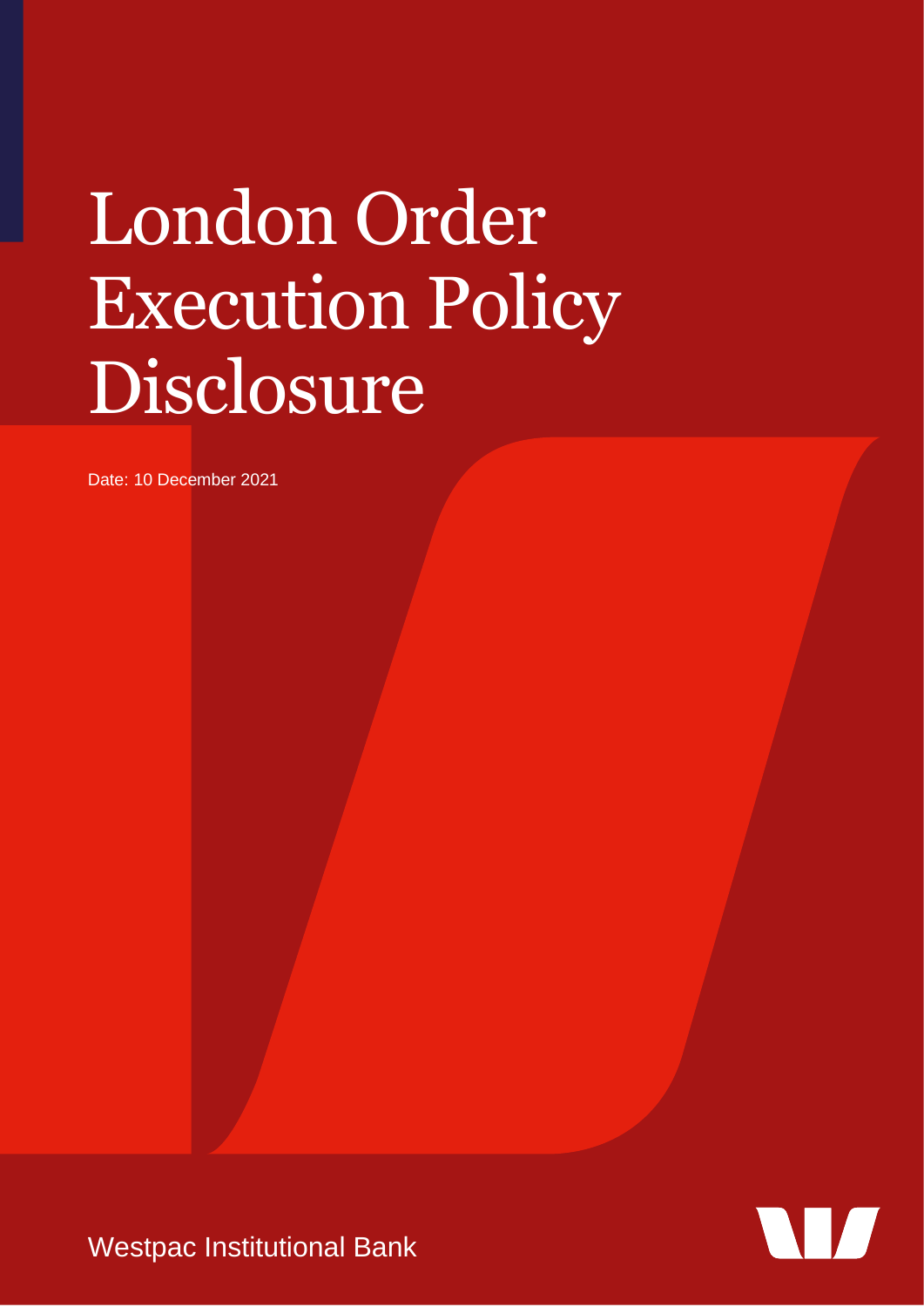## CONTENTS

 $\mathbb{C}$ 

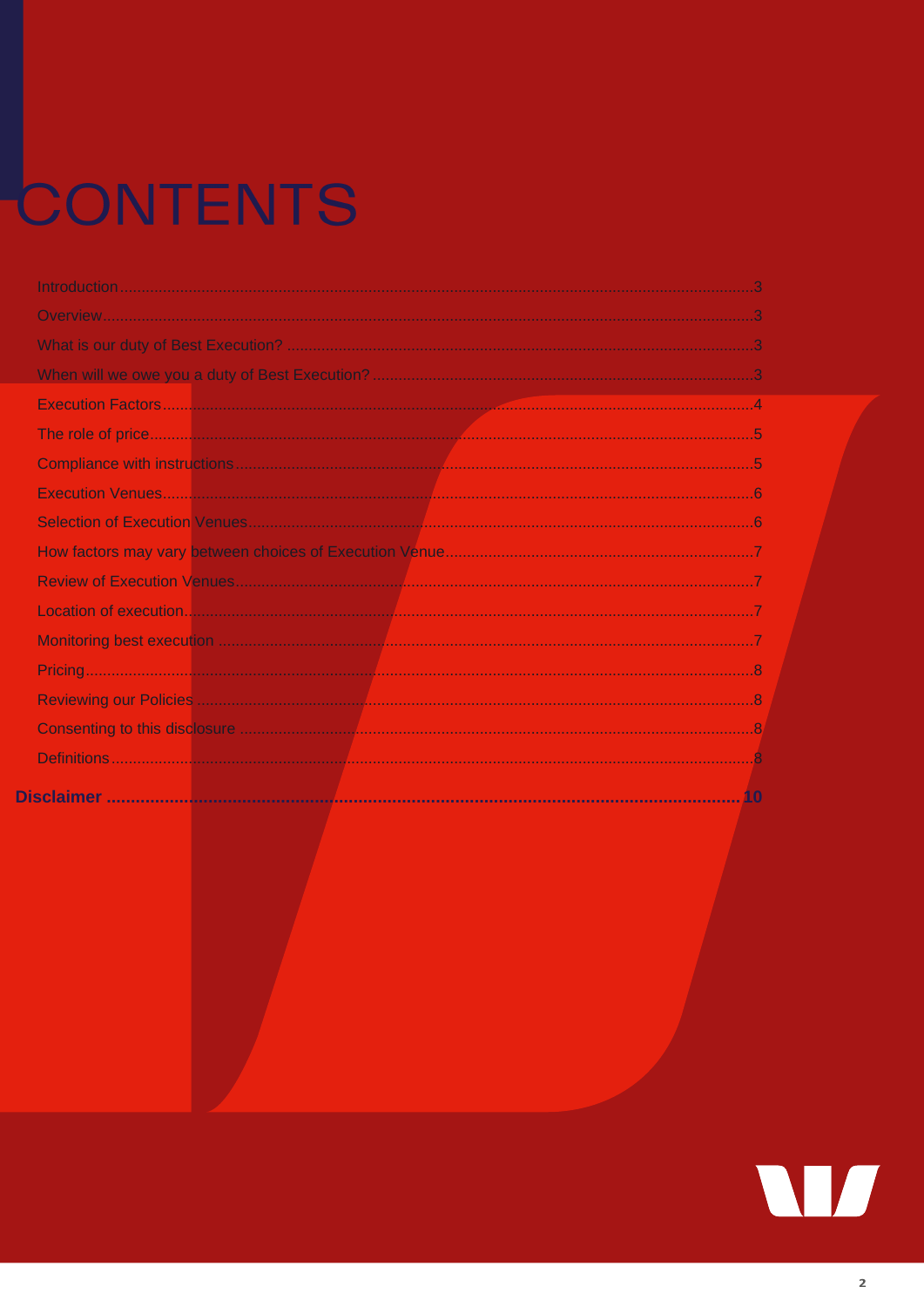#### <span id="page-2-0"></span>Introduction

This disclosure sets out selected details of the order execution policies applicable to Westpac Banking Corporation and Westpac Europe Limited (together 'WIBL'). It applies to Orders executed by WIBL in London regardless of where the customer is located.

This document should be read in conjunction with the Westpac Banking Corporation Global Order Execution Policy.<sup>1</sup>

#### <span id="page-2-1"></span>**Overview**

Market in Financial Instruments Directive of 2007 (MiFID) introduced common standards of investor protection throughout the European Union, including a requirement to act in accordance with the best interests of the customer, designed to promote both market efficiency generally and the best possible execution results for investors. MiFID II, which came into effect on 3 January 2018, builds on this requirement, and introduces additional monitoring and reporting obligations. MiFID II continues to apply in the United Kingdom following the withdrawal of the United Kingdom from the European Union, pursuant to the European Union (Withdrawal) Act 2018.

#### <span id="page-2-2"></span>What is our duty of Best Execution?

Where a duty of Best Execution arises, we must take all sufficient steps to obtain the best possible result for you on a continuous basis, taking into account the relevant Execution Factors (explained below).

#### <span id="page-2-3"></span>When will we owe you a duty of Best Execution?

We will generally owe you a duty of Best Execution if:

- you are a 'Professional' Customer, but not an 'Eligible Counterparty'<sup>2;</sup>
- your Order relates to a financial instrument as defined under the Markets in Financial Instruments Directive (MiFID), though we may treat spot FX Orders as financial instruments for these purposes, and
- you are legitimately relying on our discretion in how to execute your Order.

To determine whether you are placing legitimate reliance on us, we will consider:

 $2$  As defined in the UK Financial Conduct Authority's (FCA) Conduct of Business Sourcebook (COBS) at 3.5 and 3.6 respectively.



<sup>1</sup> https://www.westpac.com.au/content/dam/public/wbc/documents/pdf/pb/global-order-execution-policy-disclosure.pdf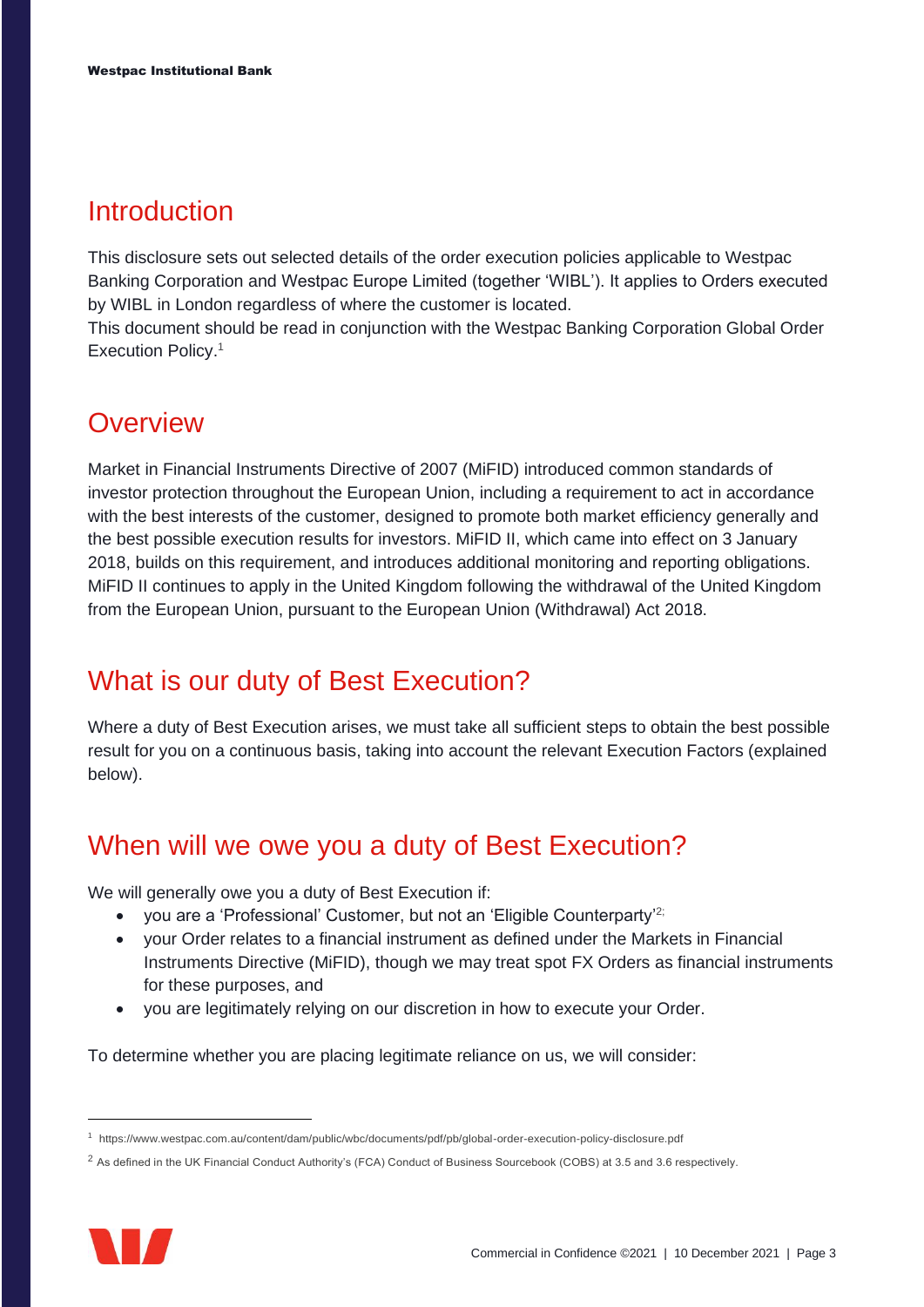- **which party initiated the transaction** where you initiate the transaction it is less likely that you are placing legitimate reliance on us. We do not generally regard communicating trade ideas, market communications or indicative prices as part of general business to mean we have initiated a transaction;
- **the market practice and the existence of a convention for clients to "shop around"**  where market practice for a particular asset class or product suggests that you are likely to have ready access to other providers' quotes and you can shop around, it is less likely you will be placing legitimate reliance on us. This is how we consider most transactions with sophisticated, professional clients will be executed;
- **the relative levels of transparency within a market** where pricing information is transparent and it is reasonable that you have access to such information, it is less likely you will be placing legitimate reliance on us; and
- **the information provided by you and any agreement reached** where our agreements or arrangements (including this disclosure) do not indicate or suggest an understanding has been reached that you will place any legitimate reliance on us or we have agreed to provide best execution.

Circumstances where you may be placing a legitimate reliance on us may include:

- where you are seeking to exit a complex structured trade where it would be reasonable to consider that you are unable to shop around; and
- other circumstances where you may be considered a captive client e.g. there is a lack of client choice over where to execute a trade due to the complexity or nature of the transaction and you would therefore be unable to seek alternative quotes.

The obligation to provide best execution will not generally apply where you as the client:

- are seeking a quote in competition and have the ability to shop around for alternative prices;
- specify the price / quote and the trade is executed on risk; or
- apply other conditions which may be considered as "Specific Instructions".

You may also specifically ask for your Order to be executed as though we owe you duty of Best Execution.

#### <span id="page-3-0"></span>Execution Factors

In seeking to obtain the best outcome for you, when the obligation to provide best execution applies, WIBL recognizes the following Execution Factors, and takes account of the relative importance of these factors in the context of each customer's instructions:

- price (including time availability and depth of liquidity);
- speed;
- costs;
- the likelihood of execution and settlement;

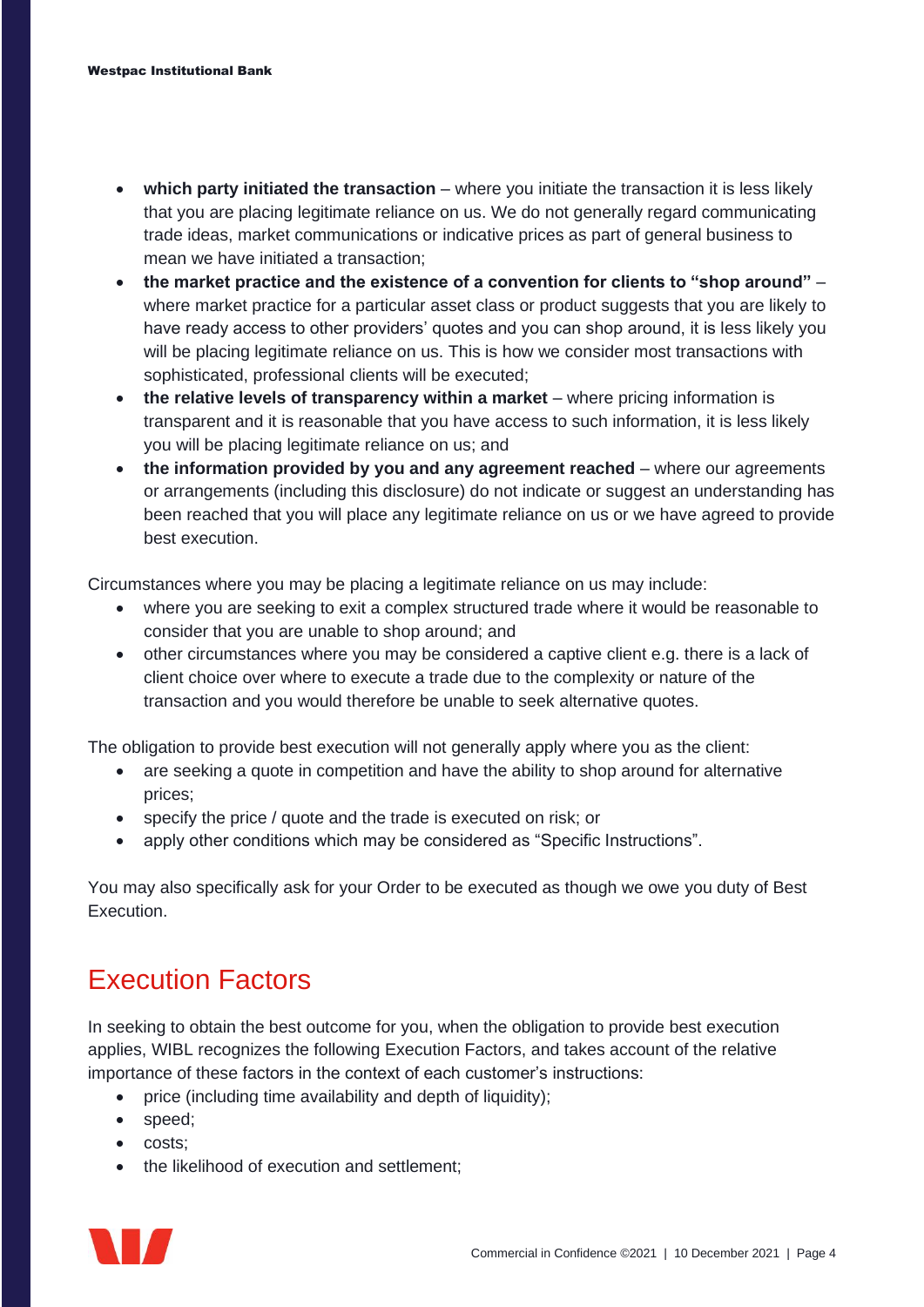- the size and nature of the order, the characteristics of the financial instrument, the nature and prevailing conditions of the relevant market and the risk of market impact; and
- any other consideration relevant to the efficient execution of the order, such as the customer's characteristics.

WIBL considers the relevant Execution Factors for each financial instrument, and the likely relative importance of each Execution Factor (acknowledging their relative importance must still be assessed in the context of each customer's instructions). When determining the relative importance of these Execution Factors, we may apply a wide range of criteria such as characteristics of each Order, customer preferences, market conditions, the time or size of Order. In certain circumstances, such as an illiquid market, the likelihood of execution may become the primary execution factor.

#### <span id="page-4-0"></span>The role of price

Generally, the best possible result will be determined by the total consideration paid by you – i.e. the price of the investment and any costs related to the execution such as execution venue fees, clearing and settlement fees.

However, there may be circumstances for some customers s, instruments or markets where other factors should have a higher priority because they are instrumental in delivering the best possible results in terms of total consideration. If so, the relative importance of execution factors will depend on the characteristics of:

- you as a customer (including your categorisation);
- your Order;
- the financial instruments to which your Order relates; and
- the venues to which your Order can be directed (if there is more than one).

#### <span id="page-4-1"></span>Compliance with instructions

Where you give us specific instructions in relation to the execution of your Order (or a specific aspect of your Order) and we accept that Order, we will follow those instructions.

We will satisfy our best execution obligations to you where we accept and follow those instructions, although considerations of best execution may apply to other aspects of the Order to the extent that they are not covered by your instructions.

**Any specific instructions you give to us in relation to Orders may prevent us from taking the steps that we have designed and implemented under our order execution policies to obtain the best possible result for the execution of those Orders in respect of the elements covered by those instructions.**

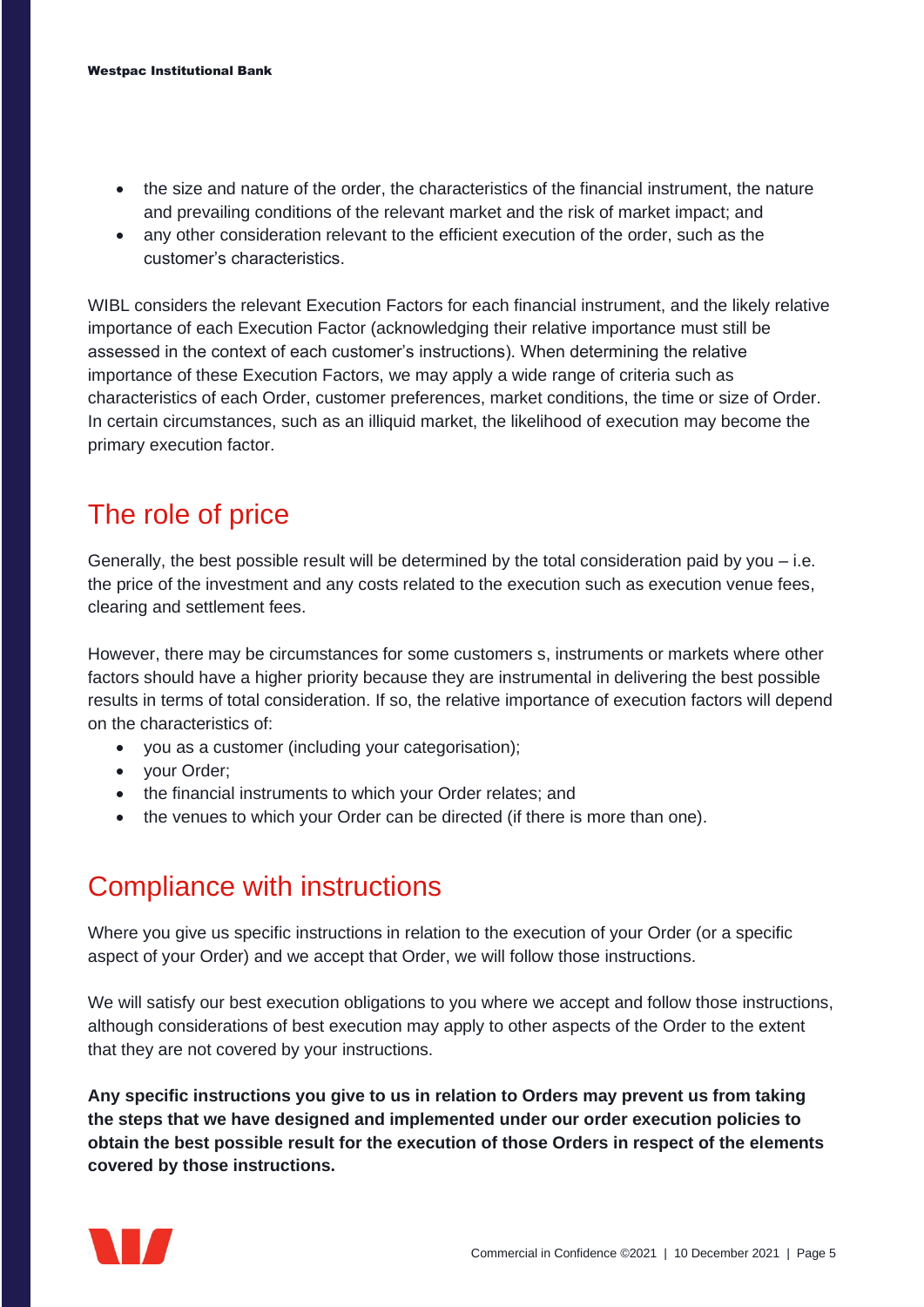#### <span id="page-5-0"></span>Execution Venues

Where the instrument can be traded on more than one Execution Venue, WIBL will decide where to send each Customer Order. WIBL trades on a principal basis so, subject to the instructions and parameters of the Order, the Execution Venue will usually be WIBL or our affiliates. We may use other Execution Venues to hedge our own market risk or if we act as a riskless principal to fill a resting order that you have left with us. WIBL may also seek execute all of part of an order by matching it with an opposite order from Westpac, another group company or customer.

A list of approved Execution Venues is available at [https://www.westpac.com.au/about](https://www.westpac.com.au/about-westpac/global-locations/westpac-uk/wel-regulatory-disclosures/)[westpac/global-locations/](https://www.westpac.com.au/about-westpac/global-locations/westpac-uk/wel-regulatory-disclosures/) [westpac-uk/wel-regulatory-disclosures/ w](https://www.westpac.com.au/about-westpac/global-locations/westpac-uk/wel-regulatory-disclosures/)hich details the Execution Venues used in respect of each class of financial instrument and the factors affecting the choice of each execution venue. Execution venues include trading venues such as regulated markets, multilateral trading facilities (MTFs) and organised trading facilities (OTFs).

We may also execute your Order outside of trading venues (such as regulated markets, MTFs or OTFs) from time to time. As part of our Terms of Business outreach, we seek our customers' consent to Westpac executing Orders outside of such trading venues.

#### <span id="page-5-1"></span>Selection of Execution Venues

We will take into account factors such as the costs and benefits of accessing multiple Execution Venues. We will also consider factors such as:

- the general prices available;
- the depth of liquidity;
- the relative volatility in the market;
- the speed of execution;
- the cost of execution:
- the reliability and continuity of trading;
- the creditworthiness of the counterparties on the venue or the central counterparty; and
- the quality and cost of clearing and settlement.

If we have access to more than one approved Execution Venue for an Order, we will try to choose the best Execution Venue for the Order, taking into account the relevant Execution Factors. We will not unfairly discriminate between Execution Venues or types (i.e. brokers) but will make a decision that reflects the Execution Factors and any other qualitative factors relevant to the Execution Venue's characteristics e.g. its clearing schemes, circuit breakers or scheduled actions. These factors will generally be secondary to the general execution factors listed under 'Execution Factors' above.

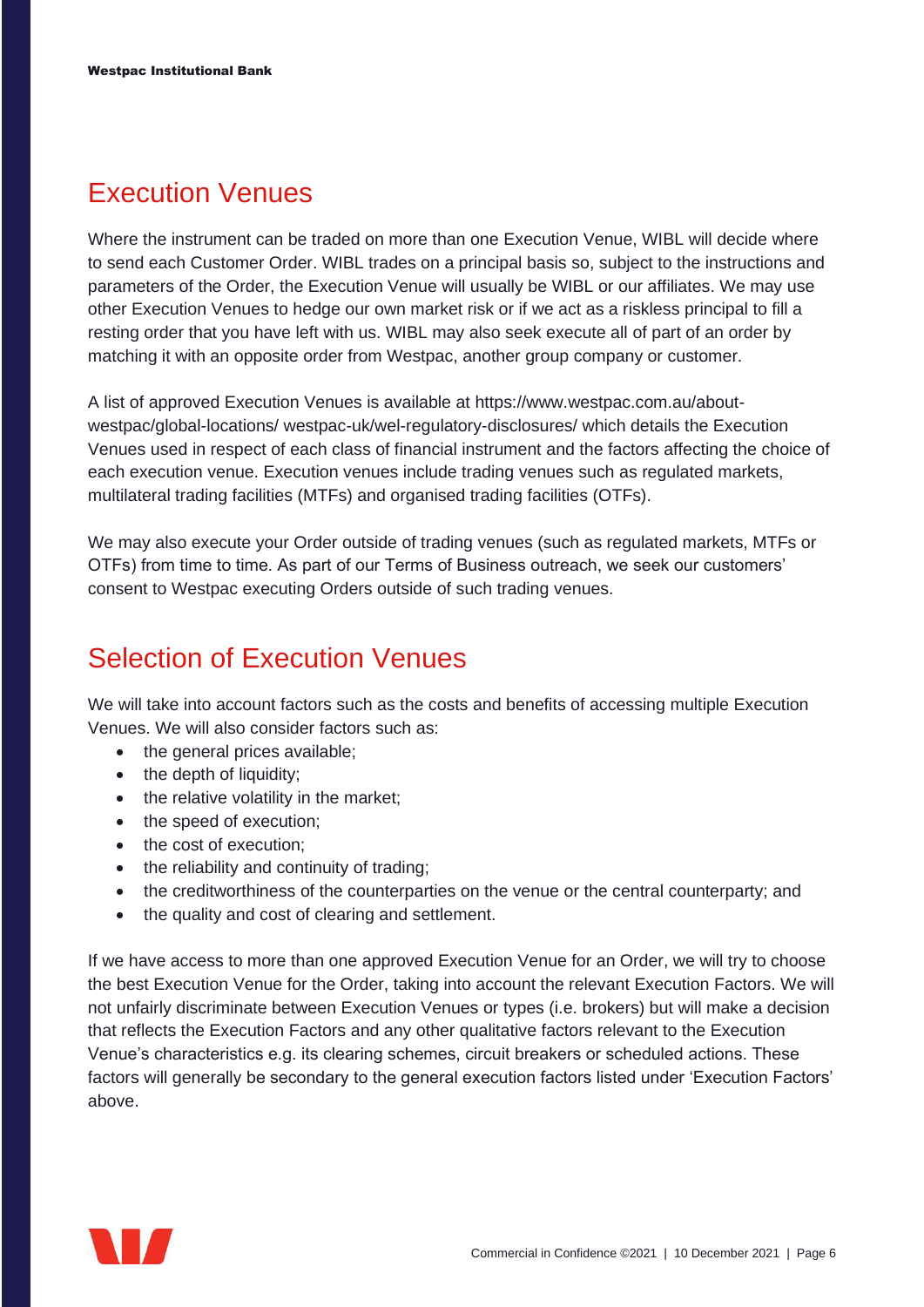#### <span id="page-6-0"></span>How factors may vary between choices of Execution Venue

In some markets, price volatility may mean that timeliness of execution is a priority. In other markets that have low liquidity, the fact of execution may itself constitute best execution.

In other cases, our choice may be limited because of the nature of your Order or your requirements. For example, when investment products are more illiquid, there may be little (or no) choice.

#### <span id="page-6-1"></span>Review of Execution Venues

We will assess, on a regular basis, whether the Execution Venues on our approved list provide the best possible results for our customers or whether we need to make changes.

#### <span id="page-6-2"></span>Location of execution

We may execute Orders on a trading venue (these include regulated markets, MTFs and OTFs). There are some circumstances where your Order will be subject to mandatory trading obligation. This means WIBL will be required to execute the transaction on a trading venue. On the other hand, where we have received, or subsequently receive, express consent from you to do so, your Orders may be executed outside a trading venue (for example, OTC execution). In some cases, we may be required to execute an Order in a particular place, irrespective of our best execution obligations.

Each execution location may have different consequences. For example, the off-venue transactions will not be subject to trading venue rules and may bear higher settlement risk. In addition, it may be more difficult for you to obtain accurate pricing information because OTC trades may be negotiated and priced individually and there is no central source for obtaining price information from competing dealers. Please ask your relationship contact if you need more information on the different consequences of different execution locations, either generally or for specific transactions.

#### <span id="page-6-3"></span>Monitoring best execution

We monitor the quality and appropriateness of our execution arrangements in order to enhance the quality of our service offering to our customers and detect circumstances where changes may be appropriate.

For example, we may compare the price achieved for a transaction with the price available in the market for the financial instrument at execution. We may also consider other information such as:

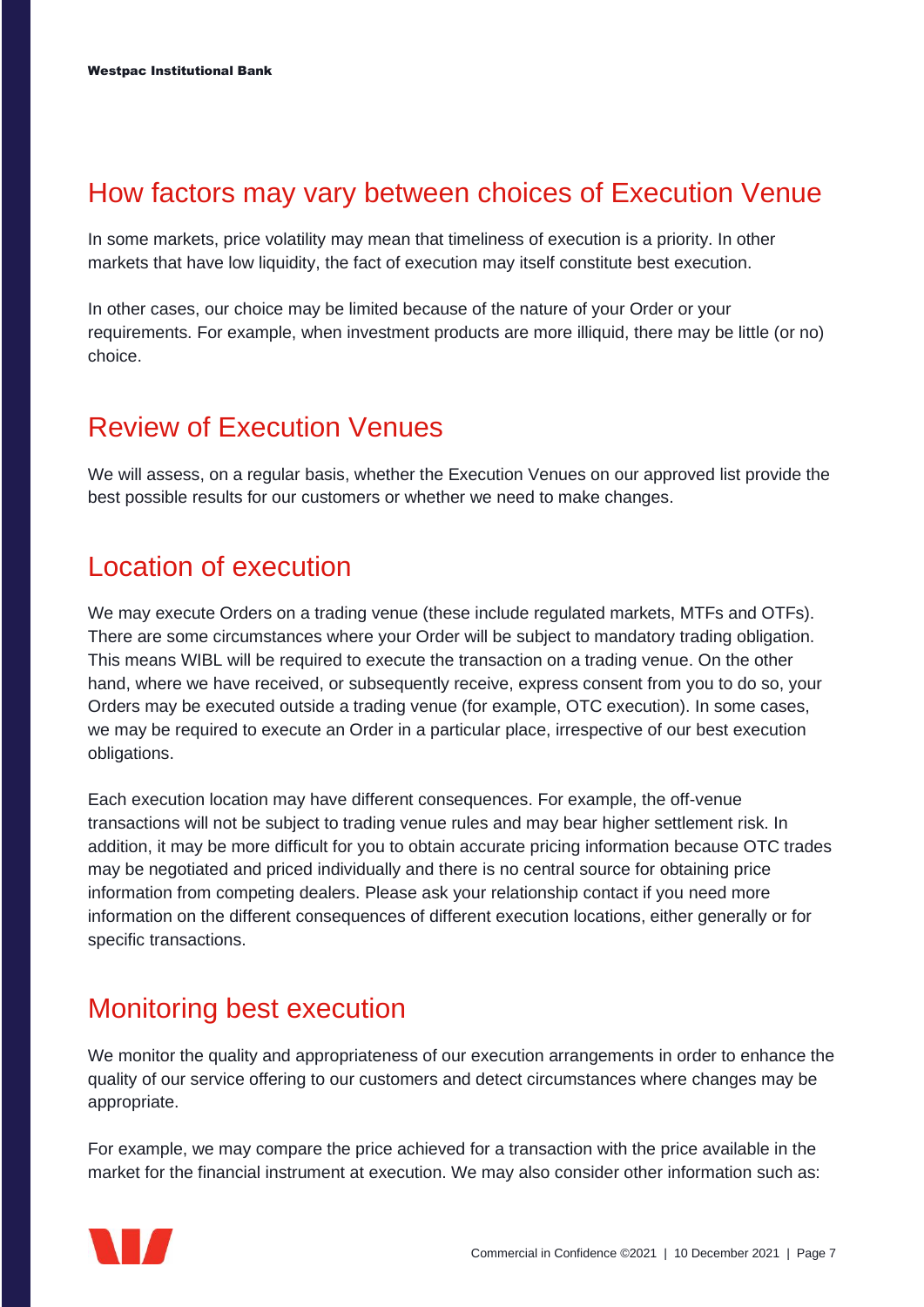- prices offered for that instrument over time; or
- average costs per trade charged for the type of trade over time.

WIBL's order execution arrangements are reviewed at least annually, as well as whenever a material change occurs that affects WIBL's ability to continue to obtain the best possible result for Order execution on a consistent basis using the approved Execution Venues.

#### <span id="page-7-0"></span>**Pricing**

Your execution levels may be inclusive of what we believe to be a reasonable bid-ask spread that includes a markup above the price at which Westpac may transact or has transacted with other customers or trading counterparties, in addition to any disclosed fees that may be charged to access particular sources of liquidity.

#### <span id="page-7-1"></span>Reviewing our Policies

We will review our policies annually and whenever a material change occurs that affects our ability to obtain the best possible results for our customers. We will notify you of any material changes to our order execution arrangements or policies.

#### <span id="page-7-2"></span>Consenting to this disclosure

You will be deemed to consent to the terms of this disclosure when you place an Order with us.

#### <span id="page-7-3"></span>**Definitions**

Terms used in this disclosure have the meanings defined below:

**"Execution Venue"** is a defined term under MIFID II regulations, and refers to a regulated market, multilateral trading facility, systematic internaliser, market maker or other liquidity provider (as defined under those regulations) or an entity that performs a similar function to one of these. A list of approved Execution Venues is available at [https://www.westpac.com.au/about-westpac/global](https://www.westpac.com.au/about-westpac/global-locations/westpac-uk/wel-regulatory-disclosures/)[locations/westpac-uk/wel-regulatory-disclosures/.](https://www.westpac.com.au/about-westpac/global-locations/westpac-uk/wel-regulatory-disclosures/)

**"Order"** means a request or communication received from a customer to enter into a transaction with WIBL on a principal to principal basis in relation to a financial product. This covers both Orders placed electronically or through recorded media, as well as to market transactions entered into when a customer accepts an offer from WIBL.

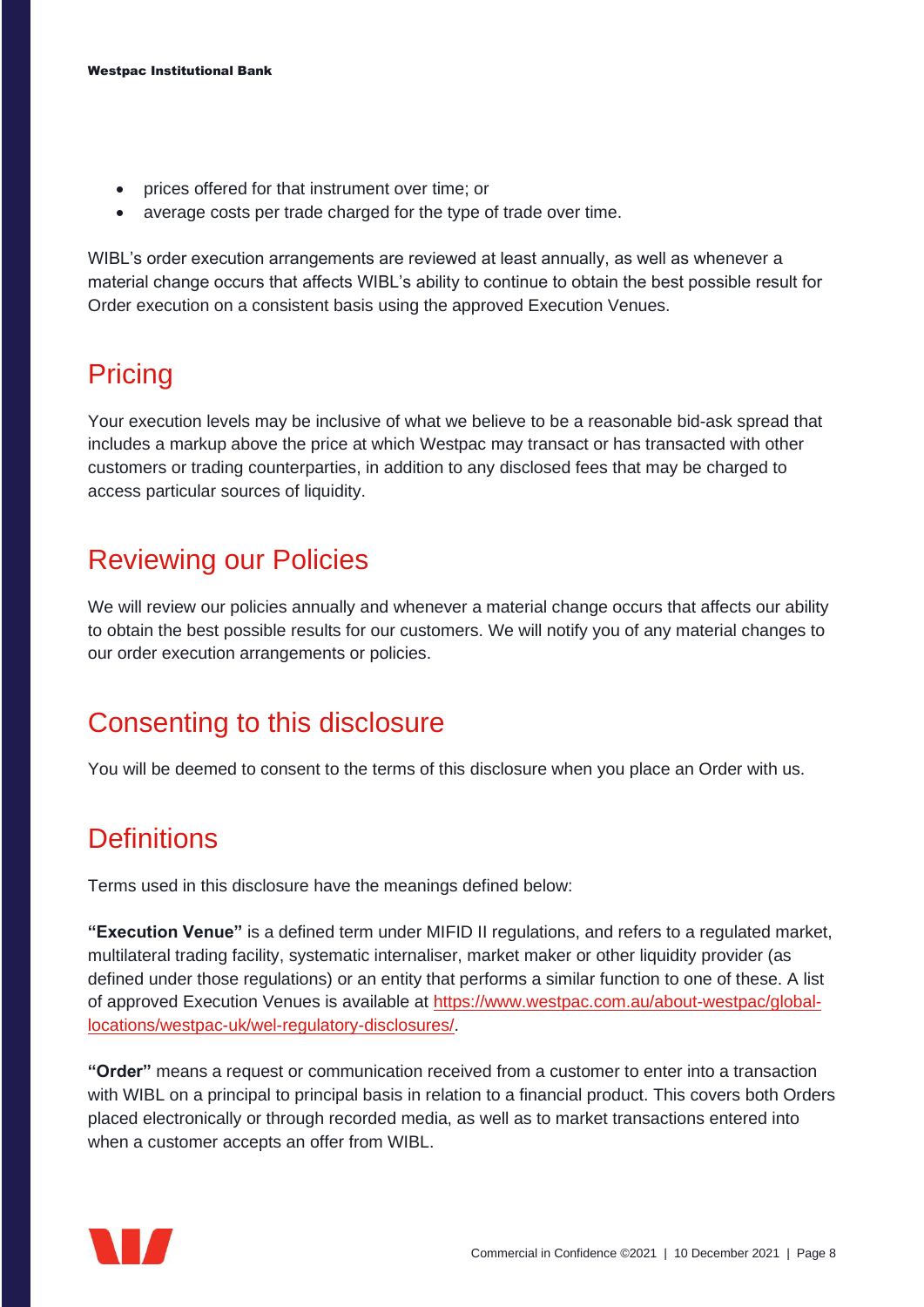**"Terms of Business"** means WIBL's Terms of Business for Professional Customers and Eligible Counterparties.

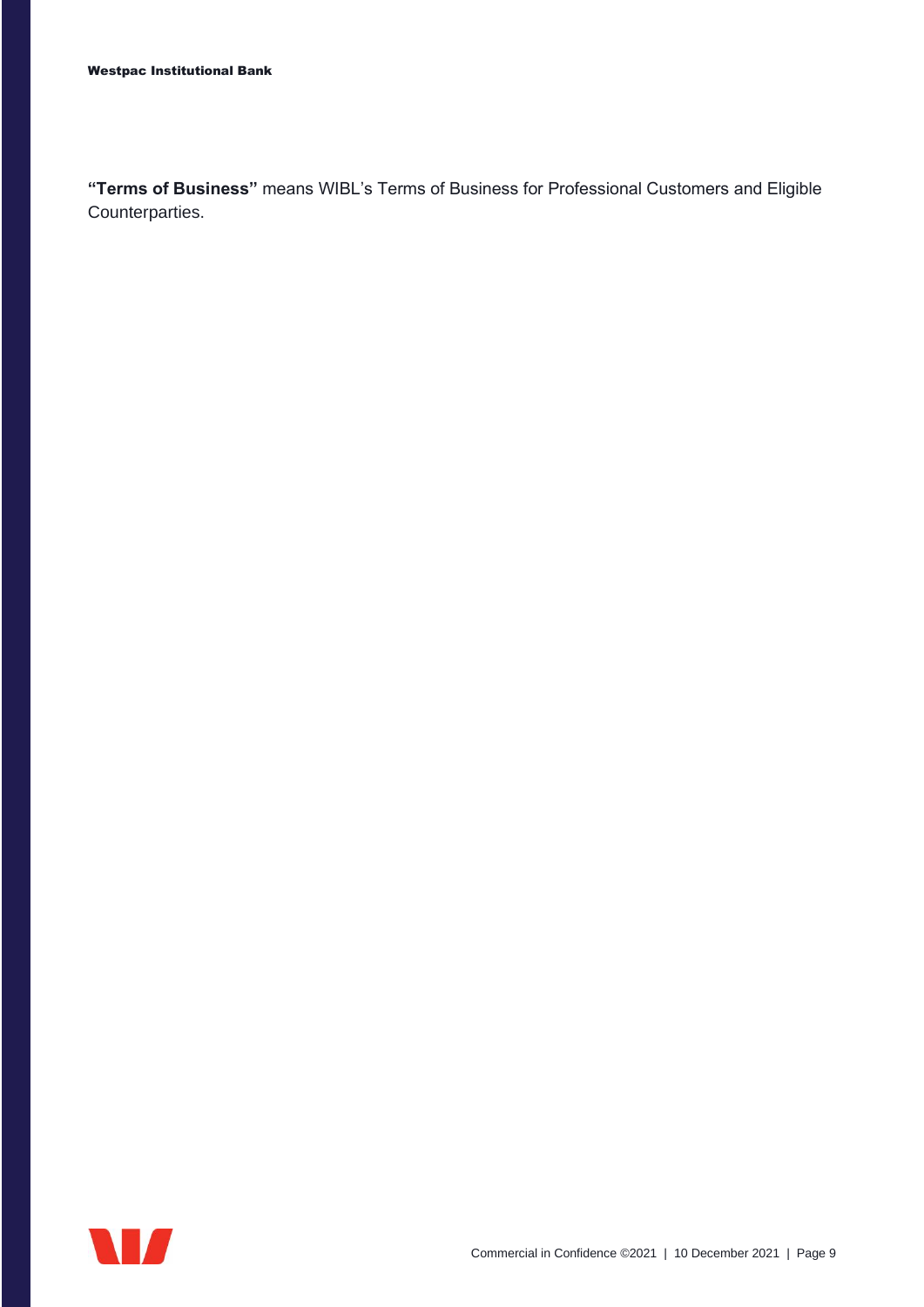### <span id="page-9-0"></span>Disclaimer

**Things you should know:** If you are located in Australia, this material is provided to you solely for your own use and in your capacity as a wholesale client of Westpac Institutional Bank being a division of Westpac Banking Corporation ABN 33 007 457 141 AFSL 233714 ('Westpac'). If you are located outside of Australia, this material is provided to you as outlined below.

This material contains general commentary only and does not constitute investment advice. Certain types of transactions, including those involving futures, options and high yield securities give rise to substantial risk and are not suitable for all investors. We recommend that you seek your own independent legal or financial advice before proceeding with any investment decision. Always refer to the disclosure documents for your selected product or service, including the Terms and Conditions or Product Disclosure Statement before deciding. This information has been prepared without taking account of your objectives, financial situation or needs. This material may contain material provided by third parties. While such material is published with the necessary permission none of Westpac or its related entities accepts any responsibility for the accuracy or completeness of any such material. Although we have made every effort to ensure the information is free from error, none of Westpac or its related entities warrants the accuracy, adequacy or completeness of the information, or otherwise endorse it in any way. Except where contrary to law, none of Westpac or its related entities intends by this notice to exclude liability for the information. The information is subject to change without notice and none of Westpac or its related entities is under any obligation to update the information or correct any inaccuracy which may become apparent at a later date. The information contained in this material does not constitute an offer, a solicitation of an offer, or an inducement to subscribe for, purchase or sell any financial instrument or to enter a legally binding contract. Past performance is not a reliable indicator of future performance.

#### **Additional information if you are located outside of Australia**

The products and services described in this document are provided subject to local capabilities and are not available in all locations. Products and services are provided in accordance with appropriate local legislation and regulation.

**New Zealand:** In New Zealand Westpac Institutional Bank refers to the brand under which products and services are provided by either Westpac or Westpac New Zealand Limited (NZBN 942 903 432 4622) ("WNZL"). Any product or service made available by WNZL does not represent an offer from Westpac or any of its subsidiaries (other than WNZL). Neither Westpac nor its other subsidiaries guarantee or otherwise support the performance of WNZL in respect of any such product or service. WNZL is not an authorised deposit-taking institution for the purposes of Australian prudential standards. The current disclosure statements for the New Zealand branch of Westpac and WNZL can be obtained at the internet address www.westpac.co.nz. Both entities are registered banks in New Zealand under the Reserve Bank of New Zealand Act 1989.

**China, Hong Kong and Singapore:** Westpac Singapore Branch holds a wholesale banking licence and is subject to supervision by the Monetary Authority of Singapore. Westpac Hong Kong Branch holds a banking license and is subject to supervision by the Hong Kong Monetary Authority. Westpac Hong Kong branch also holds a license issued by the Hong Kong Securities and Futures Commission (SFC) for Type 1 and Type 4

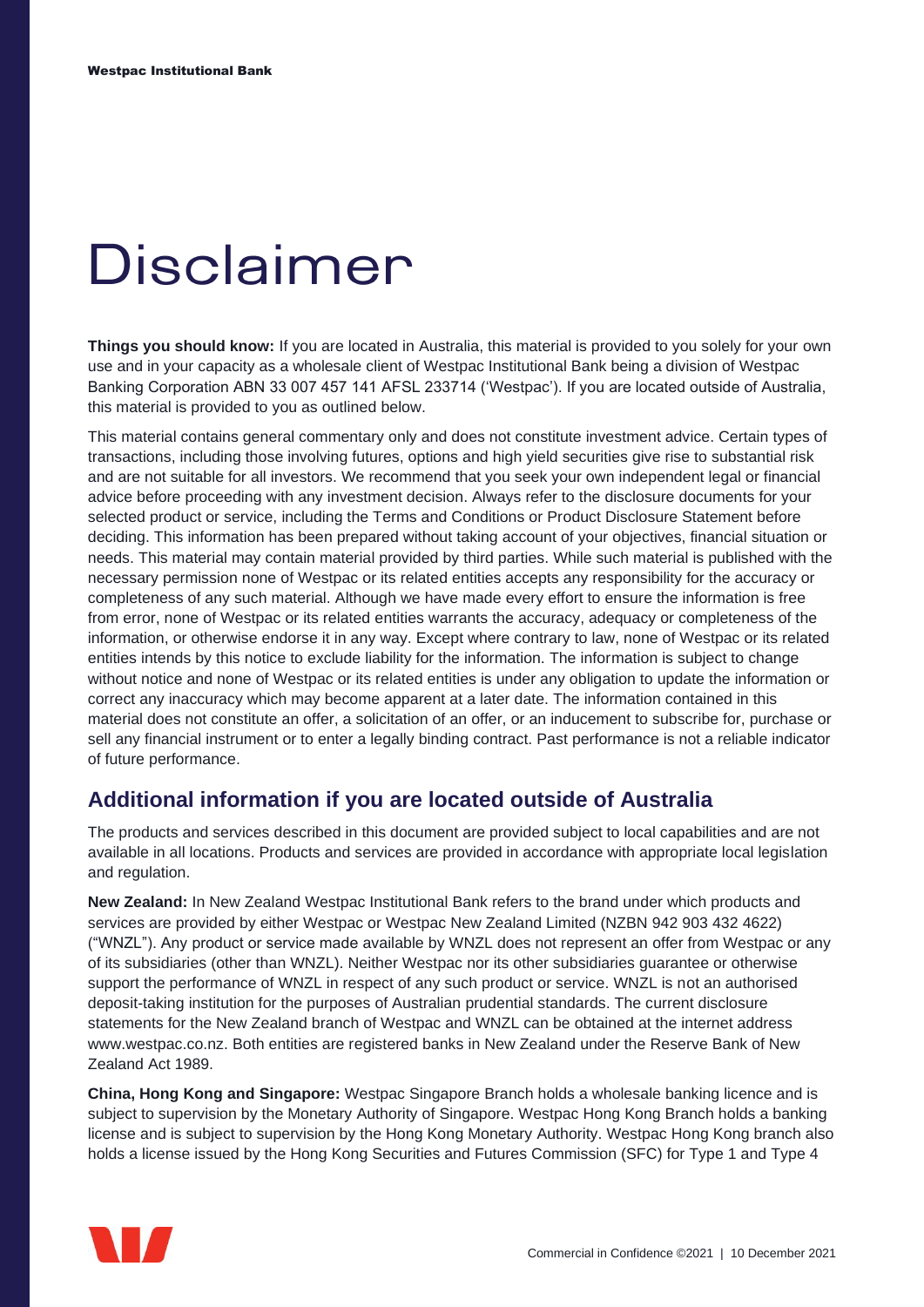regulated activity. Westpac Shanghai and Beijing Branches hold banking licenses and are subject to supervision by the China Banking Regulatory Commission (CBRC).

**UK and Europe:** Westpac Banking Corporation is registered in England as a branch (branch number BR000106), and is authorised and regulated by the Australian Prudential Regulatory Authority in Australia. WBC is authorised in the United Kingdom by the Prudential Regulation Authority. WBC is subject to regulation by the Financial Conduct Authority and limited regulation by the Prudential Regulation Authority in the United Kingdom. Details about the extent of our regulation by the Prudential Regulation Authority are available from us on request. Westpac Europe Limited is a company registered in England (number 05660023) and is authorised by the Prudential Regulation Authority and regulated by the Financial Conduct Authority and the Prudential Regulation Authority.

This communication is being made only to and is directed at (a) persons who have professional experience in matters relating to investments who fall within Article 19(5) of the Financial Services and Markets Act 2000 (Financial Promotion) Order 2005 (the "Order") or (b) high net worth entities, and other persons to whom it may otherwise lawfully be communicated, falling within Article 49(2)(a) to (d) of the Order (all such persons together being referred to as "relevant persons"). Any person who is not a relevant person should not act or rely on this communication or any of its contents.

The investments to which this communication relates are only available to and any invitation, offer or agreement to subscribe, purchase or otherwise acquire such investments will be engaged in only with, relevant persons. Any person who is not a relevant person should not act or rely upon this communication or any of its contents. In the same way, the information contained in this communication is intended for "eligible counterparties" and "professional clients" as defined by the rules of the Financial Conduct Authority and is not intended for "retail clients". With this in mind, Westpac expressly prohibits you from passing on the information in this communication to any third party. In particular this communication and, in each case, any copies thereof may not be taken, transmitted or distributed, directly or indirectly into any restricted jurisdiction.

**U.S.:** Westpac operates in the United States of America as a federally licensed branch, regulated by the Office of the Comptroller of the Currency. Westpac is also registered with the US Commodity Futures Trading Commission ("CFTC") as a Swap Dealer, but is neither registered as, or affiliated with, a Futures Commission Merchant registered with the US CFTC. Westpac Capital Markets, LLC ('WCM'), a whollyowned subsidiary of Westpac, is a broker-dealer registered under the U.S. Securities Exchange Act of 1934 ('the Exchange Act') and member of the Financial Industry Regulatory Authority ('FINRA').